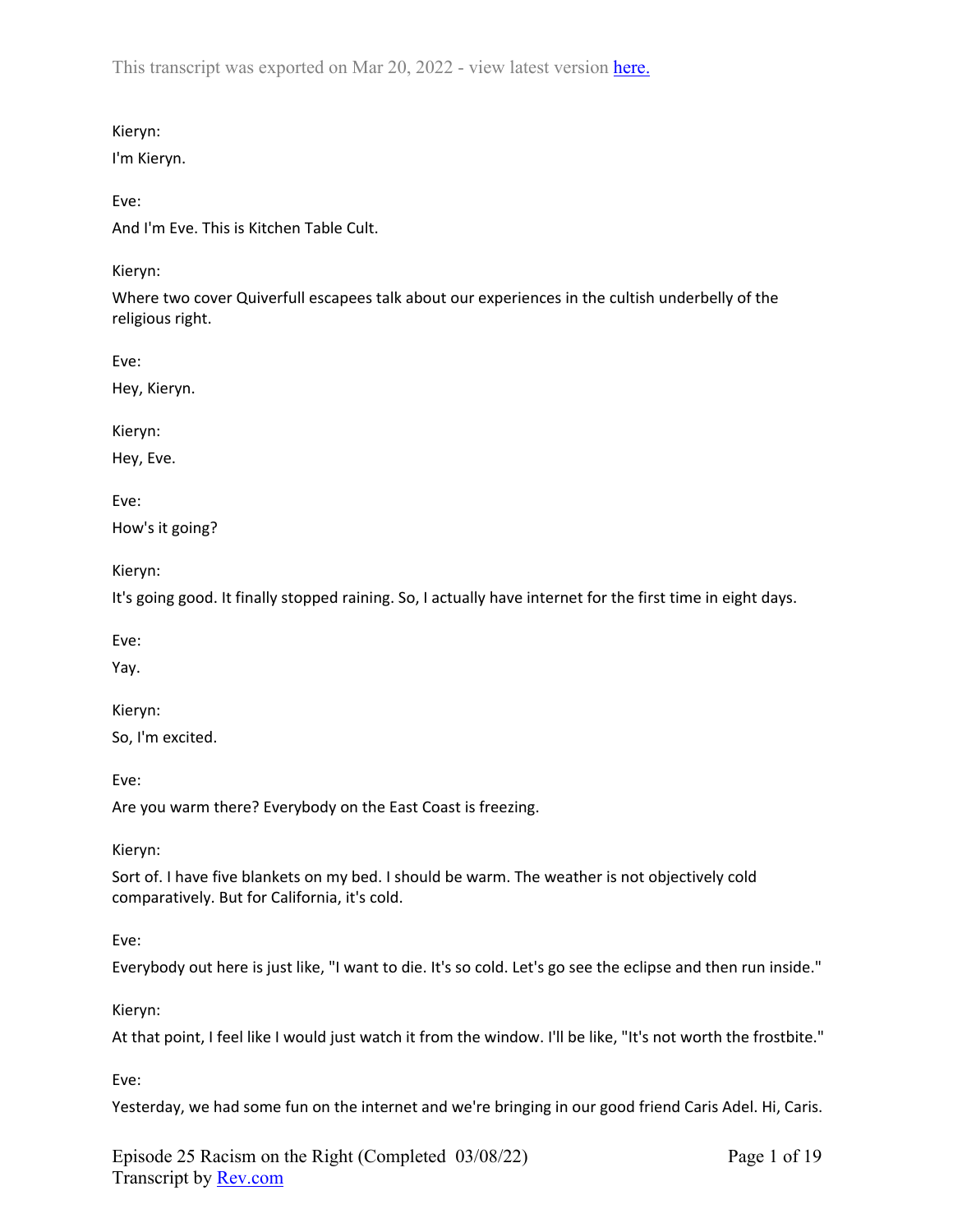# Caris:

Hey.

Eve:

We got [Jelle 00:01:30] online last night. Who wants to start it off and talk about what we are bringing up?

# Kieryn:

I just buffered all of my tweets. So, I'm going to let one of y'all take it away since you were actually part of the active conversation. I was at Costco.

Caris:

You were at Costco. That's such a Quiverfull move.

Kieryn:

I know. It's the first time I've been to Costco in five years, at least.

Caris:

I hate going because I'm so short that I can't-

Kieryn:

Oh, my God. It's a nightmare,

Caris:

... push the cart. Sounds like no, I don't go.

Eve:

Oh, my God.

Kieryn: But what happened on Twitter yesterday?

Eve:

After the mega boys from Kentucky, a guy in the native tribal leader's face, during the Women's March slash Native American protests that were happening, the indigenous people march I believe, it was coinciding with the March for Life. So, everybody was there.

Kieryn:

Oh God.

Eve:

Chris Stroop and some others got on Twitter to talk about exposing Christians, private schools. So, that was really good. And the hashtag, I believe was #ExposeChristianSchools. Then Chris messaged a bunch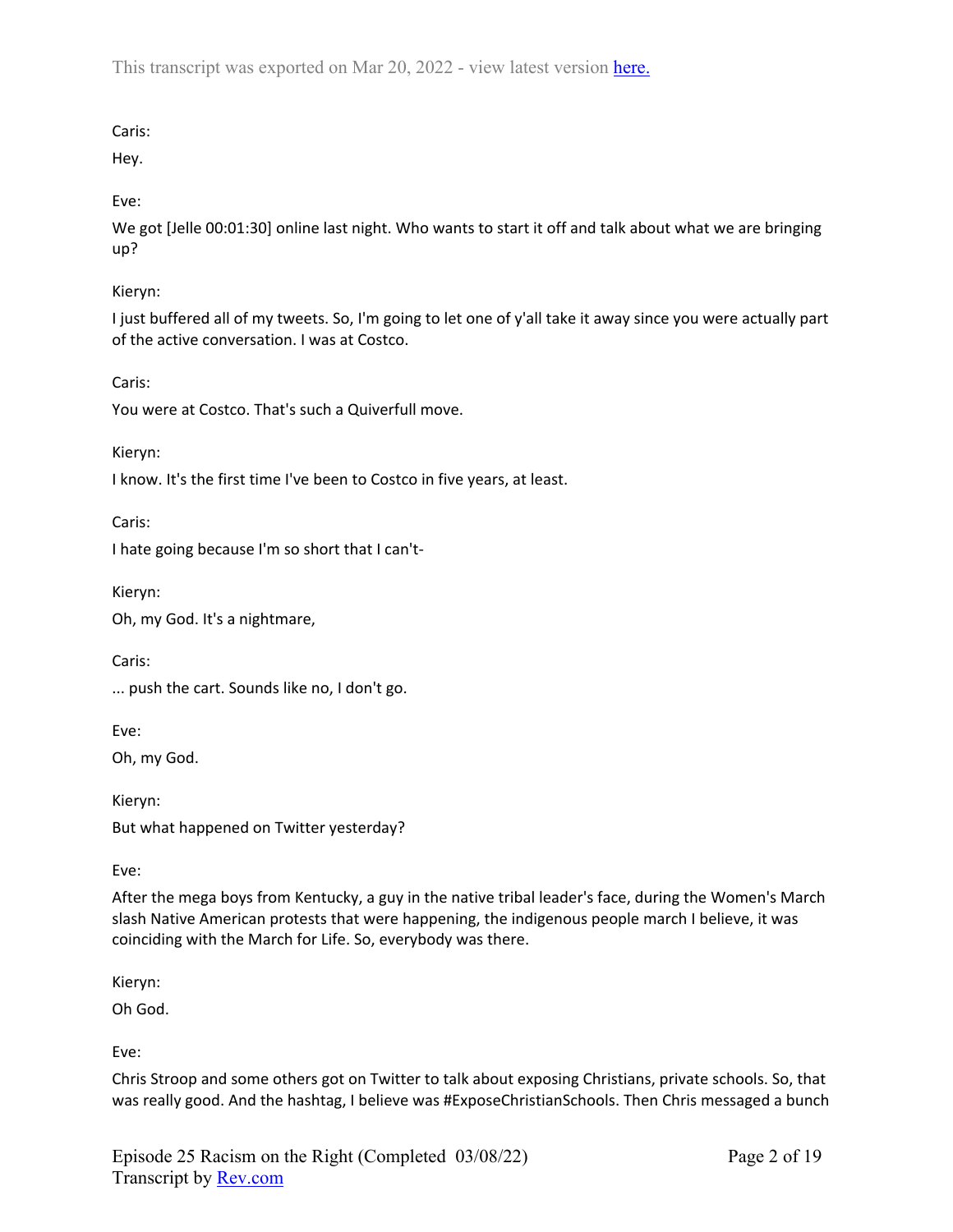of us last night and was like, "Hey, we should talk about homeschooling and use the same, basically the same hashtag." We got going on that and just start talking about our experiences in religious homeschooling, and what was wrong with that, and why it was wrong, and how the religion was used as a way to cover up neglect and abuse.

And I think we got a pretty good response. A lot of people were really shocked, which is funny to me because we've been yelling about this for years.

Kieryn:

Right, right.

Eve:

I always get surprised that people think that this is a new story. But I'm glad that people are engaging it.

### Kieryn:

Yeah. Caris, what was your experience with the hashtag yesterday?

### Caris:

Yeah. So, I did it a little bit different just because, one, I still am homeschooling a couple of my kids and I homeschooled for years. And I think there's something too, like a homeschool parent being like, "Yeah, this is messed up. And it really needs to be fixed." And so, I talked, because I started out as a really conservative homeschooler. And now, I'm definitely not. And so, I talked about how I moved through that and changed and the problems that I found in it.

And so, yeah, I'd never really, like I've processed it in my head, but I've never really laid it out before when I was drafting my tweets ahead of time. I was like," Oh, wow, this actually makes sense. And I can see the logical progression." And so, yeah, that was really useful. But yeah, I had a lot of people respond and really liked what I said. So, that was interesting.

### Eve:

Were they more responding to the stories about your experience as a homeschooler or your experience as a homeschooling parent?

### Caris:

More as a parent. There were a few other homeschooling parents that were like, "Yeah, it is like super White and racist and very religious." And so, I think it was good for them to hear that, yeah, this really is, how a large part of it is, and that you can still homeschool well and be regulated and have your kids test it. And it's okay to say like, No, I don't want to do this anymore. Your worth as a parent isn't dependent on if you homeschool.

### Eve:

The degree of your commitment to your faith and your beliefs in how your children should be raised is not dependent on how we homeschool or whether not homeschool. It's often these things get tied together.

Kieryn: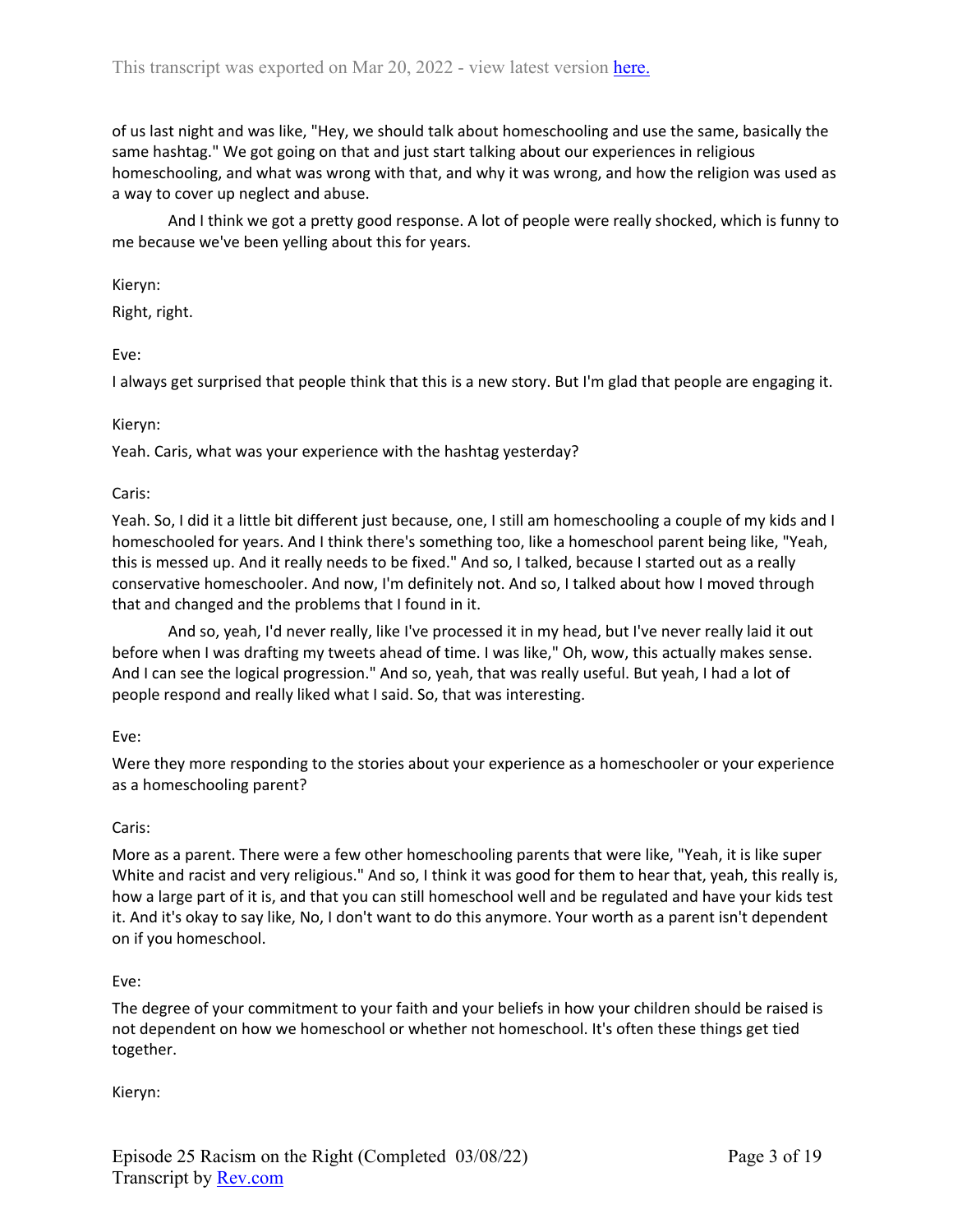Yeah, that was my experience with homeschool parents when I was being homeschooled, was so much of their identity and value and self-worth was dependent on the fact that they homeschooled a certain way and believed certain things. And if you took any of that away, they would just disintegrate and die and have no identity outside of it.

### Caris:

Yeah. And so, it's so intertwined. It was actually my therapist that was like, "Maybe you need to stop homeschooling." I was already on the verge of a breakdown anyway. The thought of not doing that was so central to me, even though I wasn't doing it well and I was exhausted, that I just cried and cried and cried because I couldn't imagine not doing it, what that would mean for me. And then, the next day, I was like, "Oh, my God, obviously, I should stop. This is ridiculous." Duh.

### Eve:

Yeah, my mom when she was pregnant with the fourth of my siblings, she wanted to put me in a private Christian school in our town. I was going into fifth grade. And she started looking into it a little bit. And then, we did a little tour of the school and came home. And she caught my dad up on what she had done that day. And he got really upset. And he was just like, "No, we don't do that. We are homeschoolers." This was like an identity for him that he wasn't willing to let go, even though he wasn't helping. And my mom was completely overwhelmed.

And he was just like, "No, I can't. I can't. We can't do that. You need to do this because this is what God's called us to do. This is our family thing." And so, before that, my mom had assumed that it was a yearly decision to homeschool to keep going. And at that point, suddenly it became lock-in. This is a roller coaster ride, you can't get off.

### Kieryn:

Yeah, my parents started homeschooling not because they thought it was God's calling that came later. But initially, now that I'm an adult and can contextualize the concept of time. It was because my mom was having an affair, and my dad didn't want her to have an affair, and keeping her at home with the kids was the way to ensure that didn't happen.

Caris:

Oh, my God.

Eve:

Wow.

Kieryn:

Yeah. I realized this in therapy a couple of weeks ago. I was like, "Holy shit."

Eve:

Wait, I didn't know your mom had an affair. That's not really relevant.

Kieryn: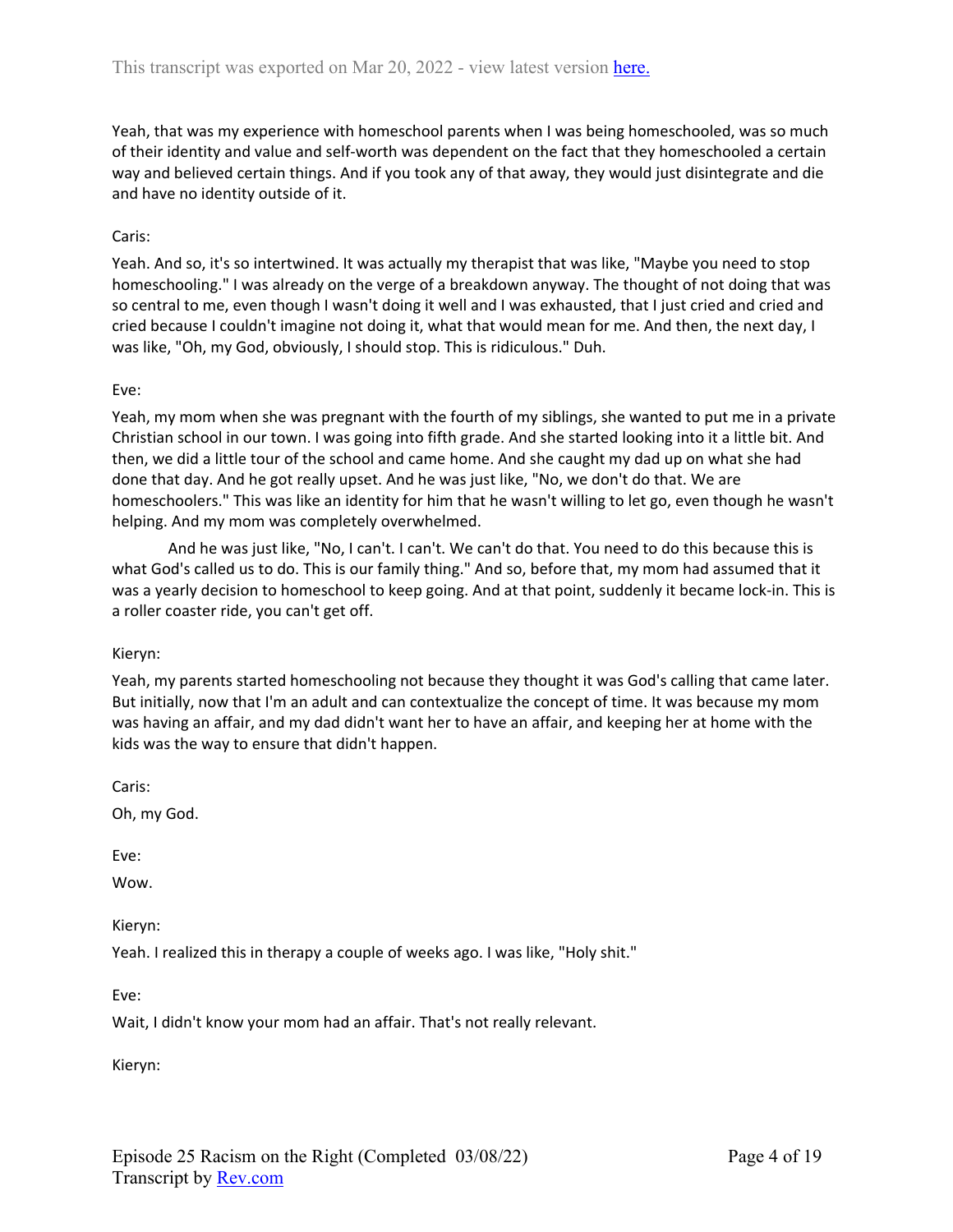Yeah. It was before anything else happened. It was before the turn to being radically evangelical Christians. It was back when things were normal and it was three-

Eve:

It's about controlling a woman and keeping them down at home.

Kieryn:

Yep.

Eve:

Speaking of, Caris, you've got a crazy story, a really wonderful story. We've known each other on Twitter for years and years now. And it's been really cool to follow you or your evolution. And I'd love to get you to just introduce yourself a little bit to our listeners, and then talk about where you've come. Because so far, all they know about you is you were a homeschool mom and you've changed a lot. But that's about it and there's a whole lot more. And it's really cool.

Caris:

Yeah. And interestingly enough that I was homeschooled for three years at two different times. And the first two years was actually out of... My parents not wanting to put me in Black public schools. And so, segue into our topic about race today. Yeah. So, today, I am a liberal Episcopalian feminist. I have five kids. And two of them are still at home. One of them is basically at community college and she just is her own little creative being and is taking school slowly and doesn't seem to mind. So, whatever.

And then, my 13-year-old is still home. But I have three kids in public schools, and they absolutely love it. I grew up in Michigan, and five years ago, we moved to Virginia, and about three years ago, we moved to Charlottesville. So, that has all been very, very fascinating.

But yeah, I grew up, I had experiences with 10 different denominations like meaningful experiences with 10 different denominations up until I was 30. And all of them were various forms of evangelicalism, except for two years at a private Lutheran School. Maybe it's technically but I don't consider it evangelical.

Eve: Maybe it's Protestant.

Caris:

Right. They hate Catholics, so they have that in common.

Eve: God. All Lutherans.

Caris: Yeah. And I got trophies for memorizing the Bible.

Eve:

Did you do Awana?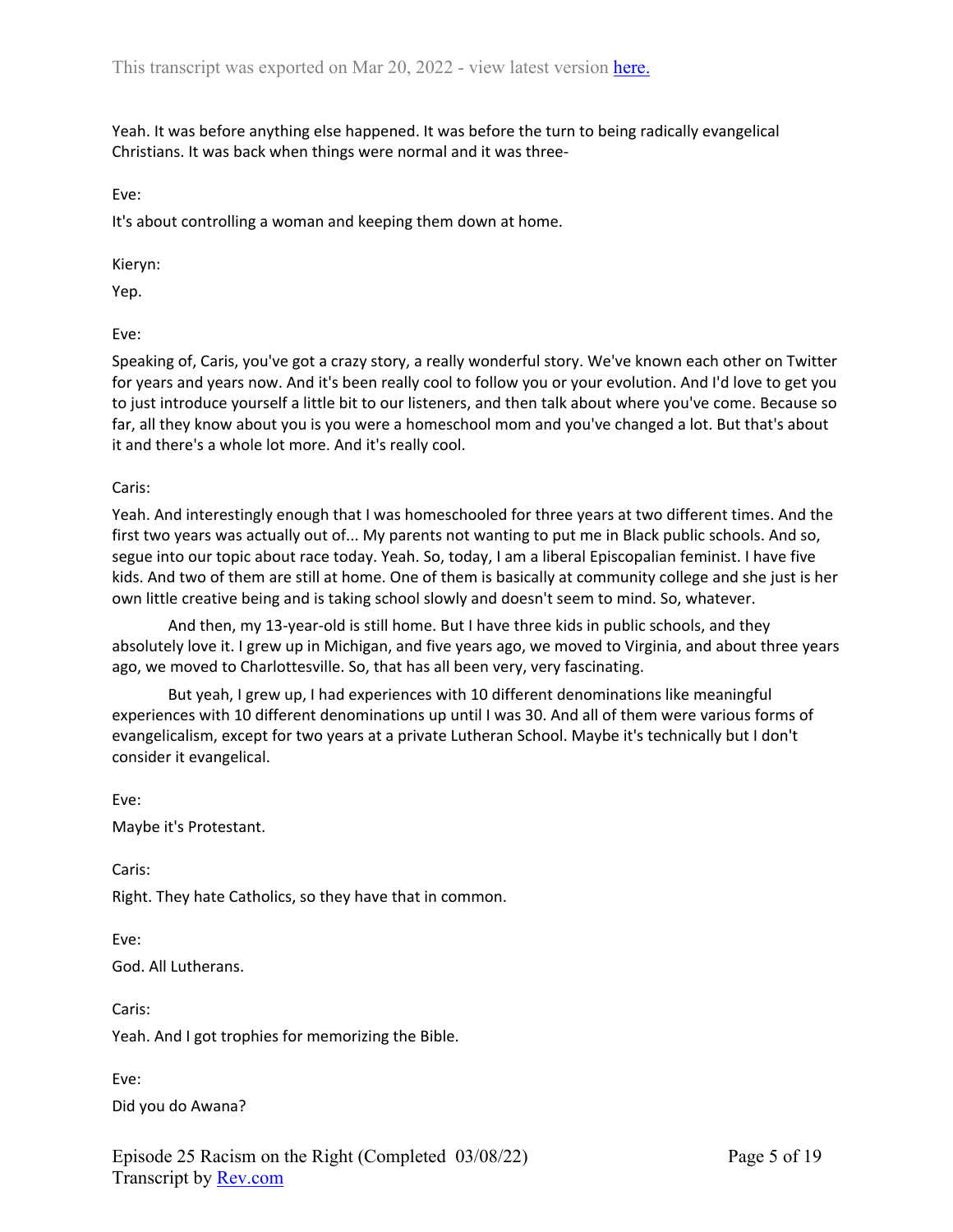So, I wasn't allowed to do Awana because I went to it as a kid and we walked in. And one of the team leaders had blue hair, and a guy had an earring.

Kieryn:

Oh, no.

Caris:

My friend invited me. I'm six years old. My friend invites me, my mom walks me in. My friend is right there. My mom sees the blue hair and the earring on the guy, and she turns around and walks me out. And I was not allowed to do Awana. And it was so embarrassing.

Kieryn:

Wow.

## Caris:

But the Baptist Church in our town had an alternative Wednesday night club program. So, I did that for years.

Eve:

So funny.

Caris:

So, it was essentially Awana, but the conservative appropriate version.

Eve:

I did Awana and it was at a Baptist church in my town. Looking back at the upper-level stuff that was based off of, all their levels were designed around Native American appropriation, like language and terms and concepts, and there's just like, wow, this is so racist. Anyways, total sidebar, but keep going.

Caris:

Yeah. And so, when I was, I guess, just over 30, I left evangelicalism because I realized it was making me hate everybody.

Kieryn:

I feel that.

Eve: We don't like doing that.

Kieryn:

No, it's not fun.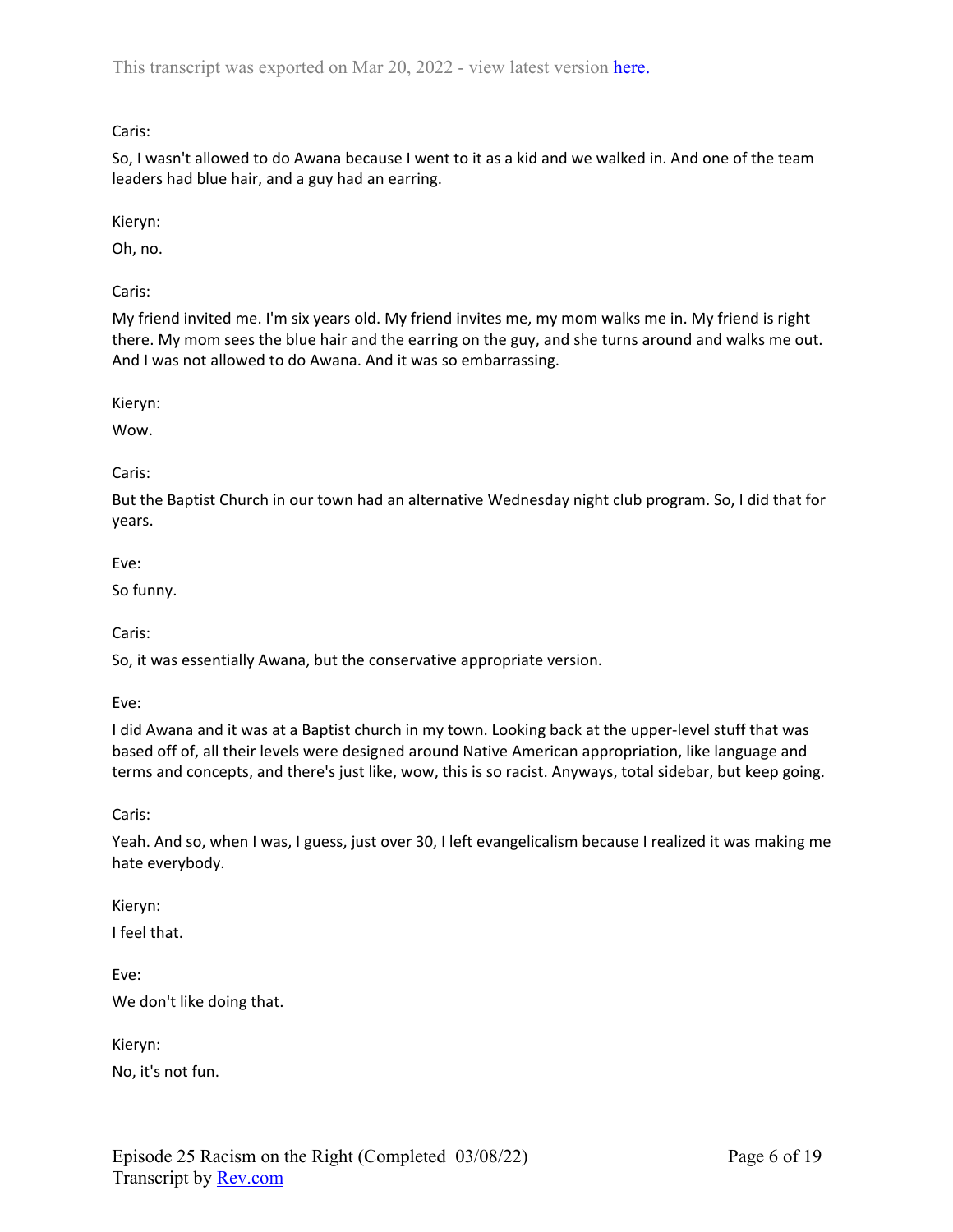When I was writing my notes out for this, I realized that actually Twitter was the gateway, which is probably why I love Twitter so very much. So, yeah, I turned 30. And my oldest was 11. And my youngest is four. Oh, yeah. I had all my kids by the time I was 26. So, I had five kids under the age of seven, when I was 26, which was -

Kieryn:

That's a lot, that's a lot.

Caris:

Looking back, I'm like, "Wow."

Kieryn:

No.

Caris:

So, I turned 30. And my youngest was four. And so, he was out of preschool, and my oldest was 11. So, she could babysit for a half-hour at a time. And it was the first time that I remember being like, oh, I can breathe. I have a half-hour space, and the kids are old enough to listen and not be running around and toddlerhood. And so, I was just like, "Well, what do I want to do?" And so, I joined Twitter because this is when Christian blogging was really a thing. And I was like, "Oh, I'll be a blogger."

And so, I created my Facebook and my website and all this stuff. And I started following people, and I was still pretty conservative but I was open to more social justice to see type progressive Christians. I think this was like when Rob Bell was big, and so I was reading Velvet Elvis and all that stuff and was willing to question religious things.

And all of the progressive Christians that I was doing and following also happened to be Democrats. And so, I was like, "Well, this is interesting but okay, whatever."

Eve:

So, you grew up assuming that Republicans, right?

Caris:

Right. Oh, yeah. Oh, I created my own bumper stickers during the Fred Thompson campaign and looking back now, I'm like, "Oh, my god he like campaigned on states' rights, "that I was like, "This is so great."

Kieryn:

Oh my god.

Caris: And I'm like, "Holy Shit."

Eve:

No. Wow, wow, wow.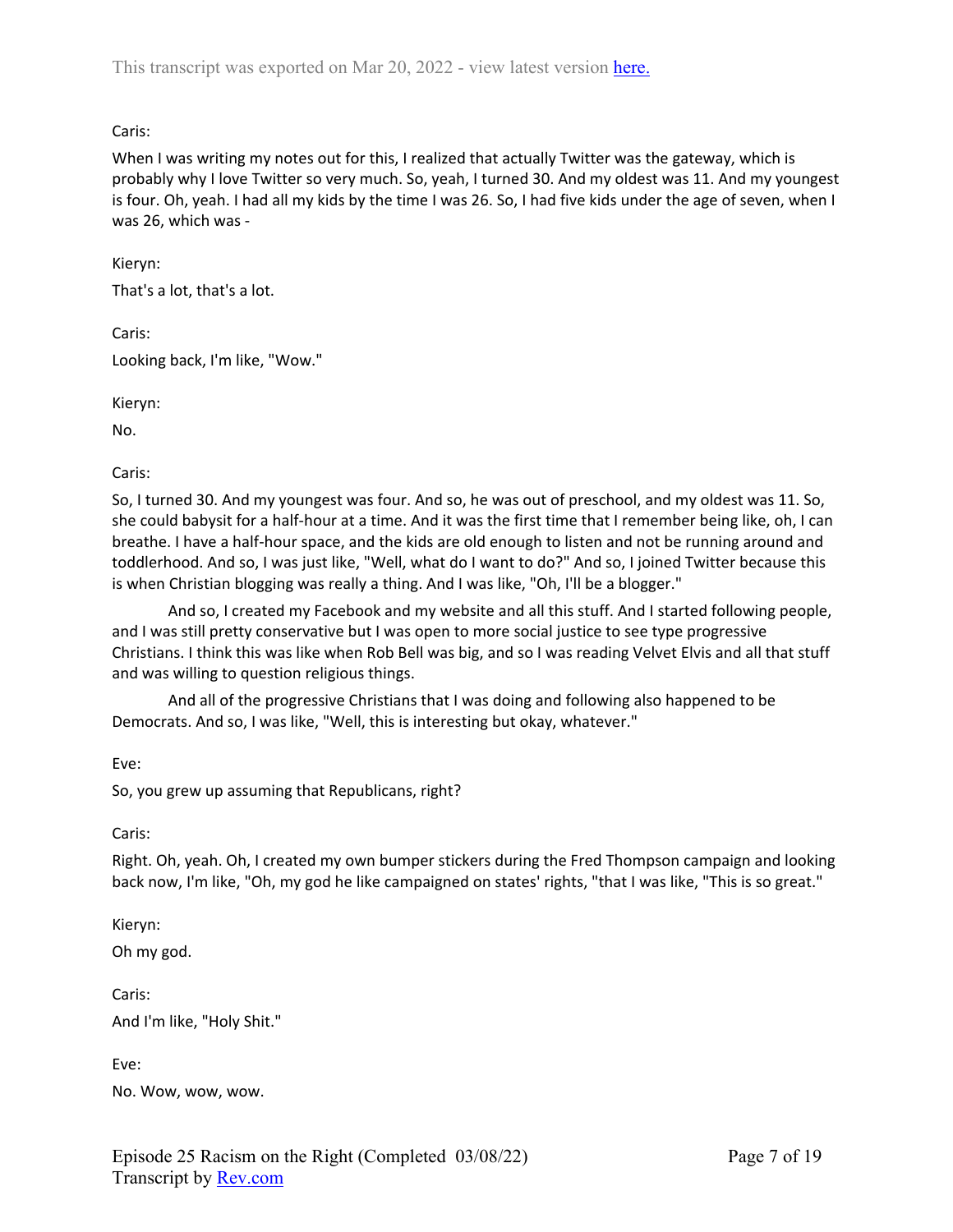# Caris:

Hillary Clinton had that thing about the vast right-wing conspiracy and I created-

Kieryn:

Oh, my god, I remember that.

## Caris:

You could use to be able to create little buttons like message boards, like basically bumper stickers under your-

Eve:

Oh, yeah. Back when Facebook had that.

Kieryn:

I remember those.

Caris:

Right. And just on different message boards, you could do all these things. And so, I remember creating one that was a proud member of the vast right-wing conspiracy. I was like-

Kieryn:

I also had one of those. I made myself one. I remember that.

Caris:

Yeah. So, reading like Christians were Democrats was like, wow, this is new and interesting. But okay. I had this-

Kieryn:

Do you even count?

Caris:

Leaving the conservative, I was like, "Okay, this is okay." And then, I realized until for a period, a couple of years, like I was still in the evangelical church, but blogging. It start up more about my family and my mom and all this stuff, but it turned towards religion.

Eve:

Okay. So, you're processing whether or not you needed to cut your mom off?

Caris:

Right. And a lot of that was tied into church stuff and just weird church things I've learned, and getting pregnant at 18 or 19, unmarried, did a number on me in dealing with that trauma. And I realized I was being actively taught by my church and all the church environments I had, being actively taught to hate these people that I was getting to know and understand until they would talk about how Democrats are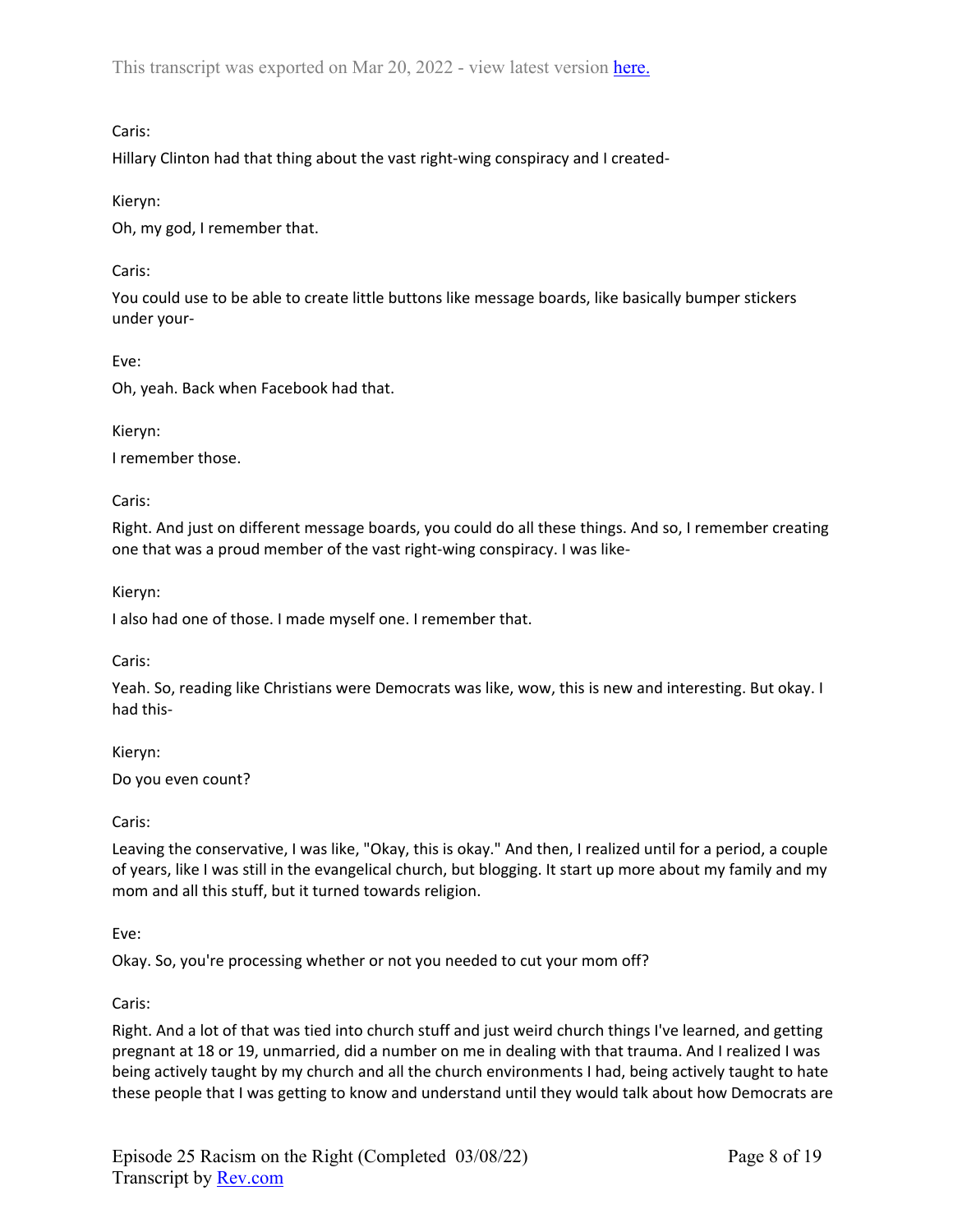the devil and blah, blah, blah. And I'm like, "But I know them and they're not." And that's when I realized, like, oh, I'm literally being trained to hate these people. And I was like, "Peace out."

Eve:

Othering is super powerful.

Caris:

So, we did a Bible study at our church during this time. And I actually ended up writing about it. And that was the final straw, but I was speaking up about it and was literally being told, "I don't want to silence you, but stop being so divisive." And I was like, "Okay." So, yeah, it was-

Eve:

Stop complicating our Black and White universe and bringing your colors in here.

Caris:

Yeah. So, I told-

Kieryn:

Stop having nuance. God.

Eve:

God. That's being divisive.

Caris:

And a lot of the religious books I was reading happen to be by Episcopalian people. And I was like, "Oh, this is interesting." So, I went to an Episcopalian Church, and I came home and told my husband, "Either I'm going to be an Episcopalian or I'm done going to church because I can't do it anymore." And so, he's like, "Well, we're going to go to church together. So, I guess we're going to become an Episcopalian." And so, it's this-

Eve:

Stop being so divisive.

Caris:

I know. Oh, man, it is. I know hierarchy doesn't inherently mean things are good, obviously. But it is so nice knowing that if you have a damaging pastor, there are layers of authority over him. And it's not just some guy who wanted to start a church and can't do whatever they want. I really appreciate them.

Eve:

Yeah, having accountability makes a big difference. That's one of the things that churches like the Episcopalians and the Presbyterians have going for them. Even if their theology can be corrupt sometimes, at least they have someone who can take the pastor down.

Caris: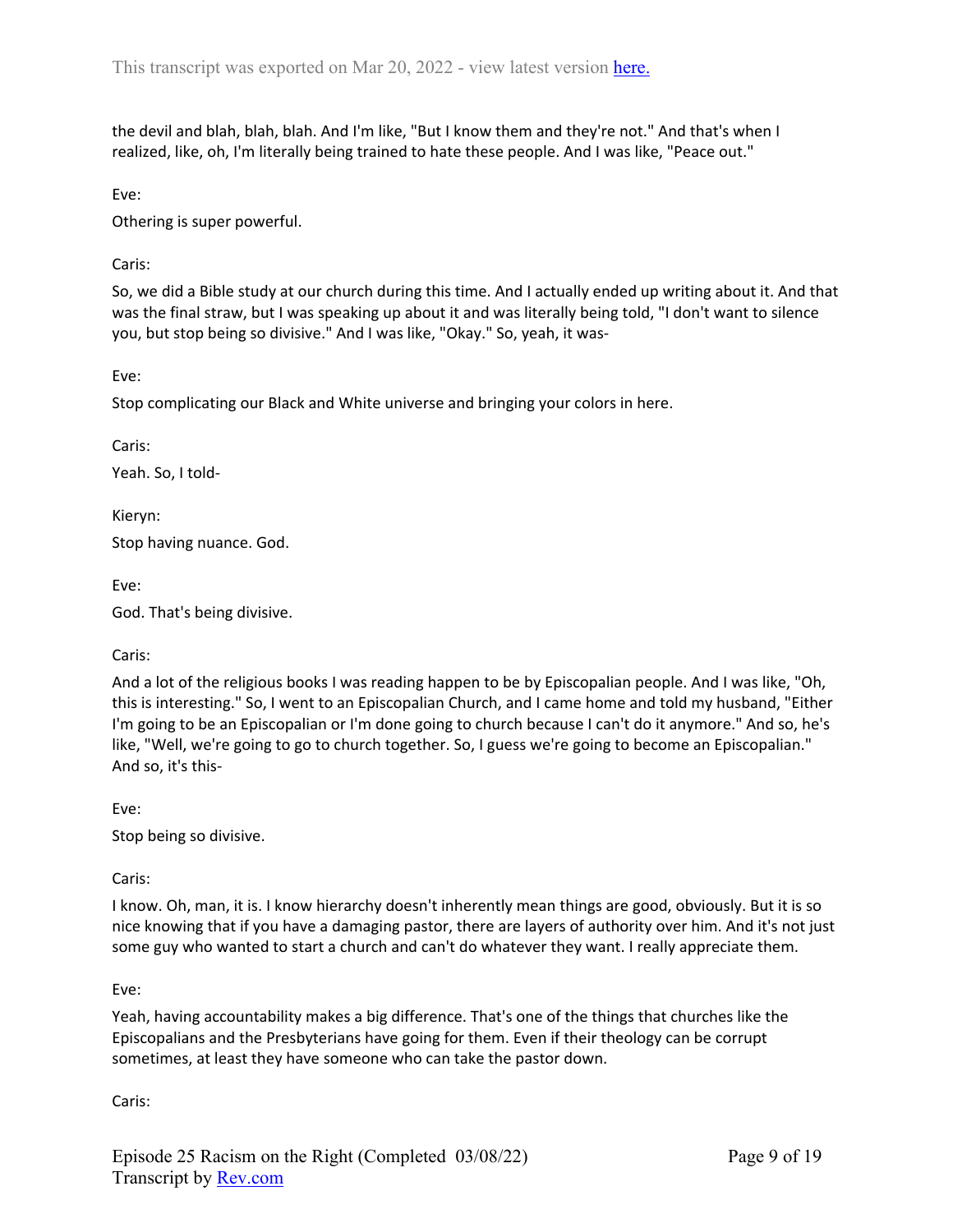Right. There's a mechanism.

## Kieryn:

Right. Yeah, it's not the pastor of this one church is the end all be all of the entire everything.

### Caris:

And so, at the same time that I was doing all this, I also started following different Black progressive Twitter people like Christina Cleveland. She was actually the first one and I remember, she's actually the one that changed my mind on women pastors, too. She had done a guest talk at Greg Boyd's church in Minnesota. And I remember I was out jogging, like I remember the exact spot on the road, where I was listening to her talk, and I realize, she's giving a sermon, and she's the woman. And this is a really good sermon.

And then, I was just like, "Oh, my gosh, obviously, she should be able to do this everywhere. What in the world? This is the dumbest thing that women can't preach." And so, I started following her, like Austin Channing Brown, and Drew Hart, and Micky Scott Bey Jones. So, I was following them along with all these other progressive people.

And what I noticed, and it was super strange, is that I agreed and respected them on what they said about faith and social justice. But they all also just kept saying that racism was real and was a thing. And I was just like, "I don't get it. They're all saying it, they won't stop saying it, but they're wrong." But I was finally was like, "Okay, well, I respect them enough as people. What if they're right?" And so, then, I was like, "Well, I'm willing to investigate this." But obviously, they're not right. And then, you read one book, and you're like, "Holy shit, they're right" Oh, my gosh.

### Eve:

And we get raised in the circles where we're insulated from, if you're White in ways that like, you're not only taught that it doesn't exist, but you are, the way you are taught to see the world creates massive blind spots. So, it becomes very difficult to see it until someone basically turns the lights on and starts showing you the room.

## Caris:

Right. And I think one of the reasons that I very, very quickly, like I think I only read half of the New Jim Crow and was like, "Oh, yeah, it was because of my experiences growing up." So, up until I was 10, I actually lived in the inner city. And we were the only White family on the block. And it was the 1980s and basically the ghetto, but I was having all of these experiences that were just general like Black culture experiences, and obviously, it didn't shape me because I was outside of it, but I had-

Eve:

Can I ask a quick question?

Caris:

Yeah.

Eve: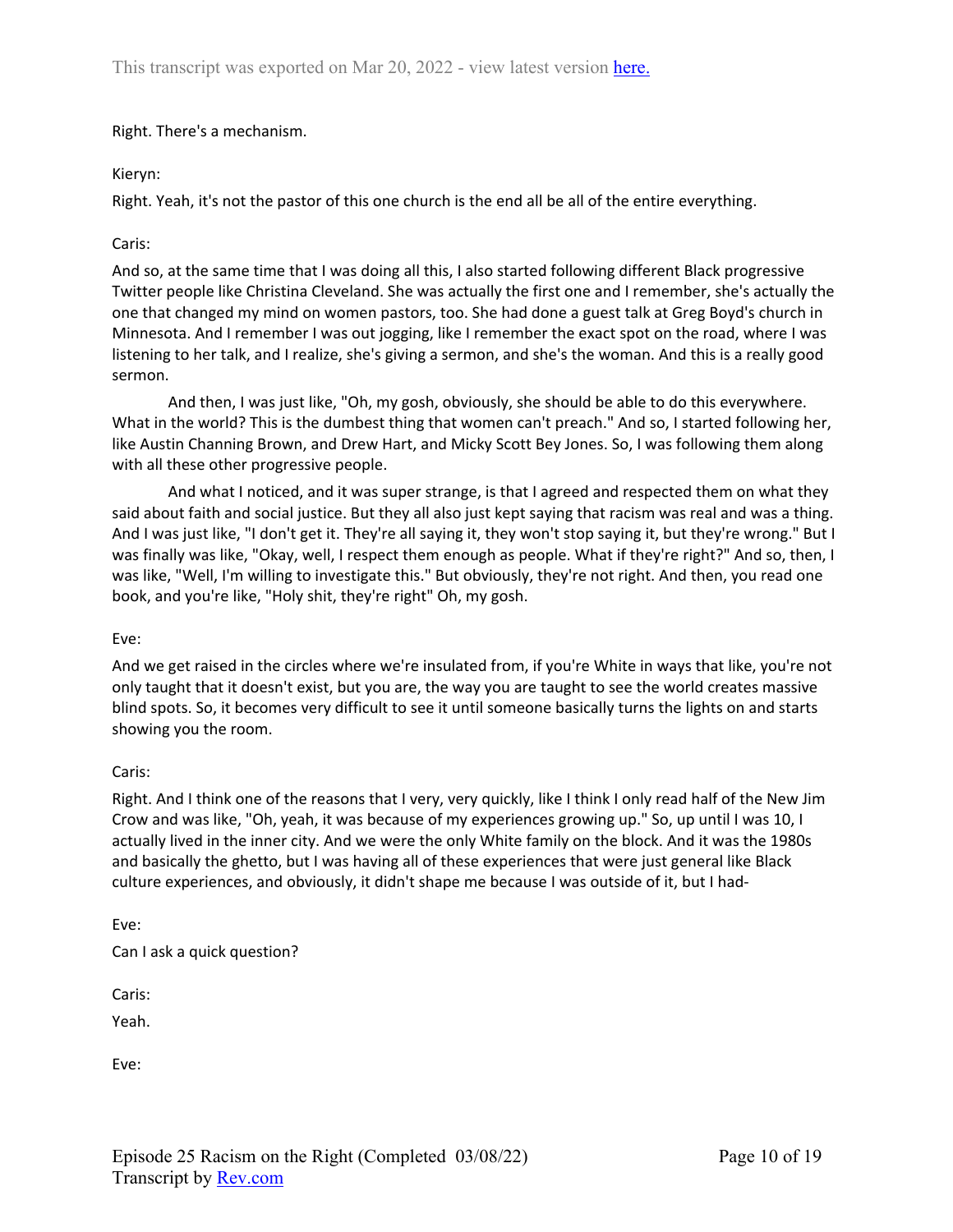So, I have come to understand that using the term ghetto is a stigmatized way of looking at those impoverished communities in the inner city. Is that something that you, were you taught growing up that you grew up in the ghetto? And so, a way of being like we got better than that?

Caris:

Right, yes. Yeah, I wouldn't call it that now. But that's what it felt like growing up in it. And that's the perception that I had. And that was put on me.

Eve: Was the stigma of-

Caris:

Right. Yeah.

Eve:

... we don't belong here. We're better than this.

Caris:

Right. Yeah. And so, we lived a block away from the high school. The marching band would come by all the time, and we would ride our bikes down and watch them practice. And I grew up thinking, like, oh, that's just what schools do. And then, when Lemonade came out, and there was this whole thing about how marching bands are really important to Black culture, I was just like, "Oh, that's cool." It didn't have the same meaning for me growing up, but I saw that. And I went to a private school for a couple of years, and so I had Black friends, and I would spend the night at their house. And we had neighbors.

I know, I'm sure I said like, just really ignorant on things when I was kid. I remember asking them about their hair and their mom, putting stuff in it and braiding it, and like, "Why do you have to put cream in your hair?" But it was fascinating to me because it was a different culture. To me, it wasn't bad because it was different. It was just cool because it was different.

Eve:

Right. Well, kids aren't taught to hate like that.

Caris:

Right. And at the same time-

Eve:

The way that lens of looking at people as another becomes-

Caris:

Right. Well.

Eve:

Wouldn't get thought to how to do that.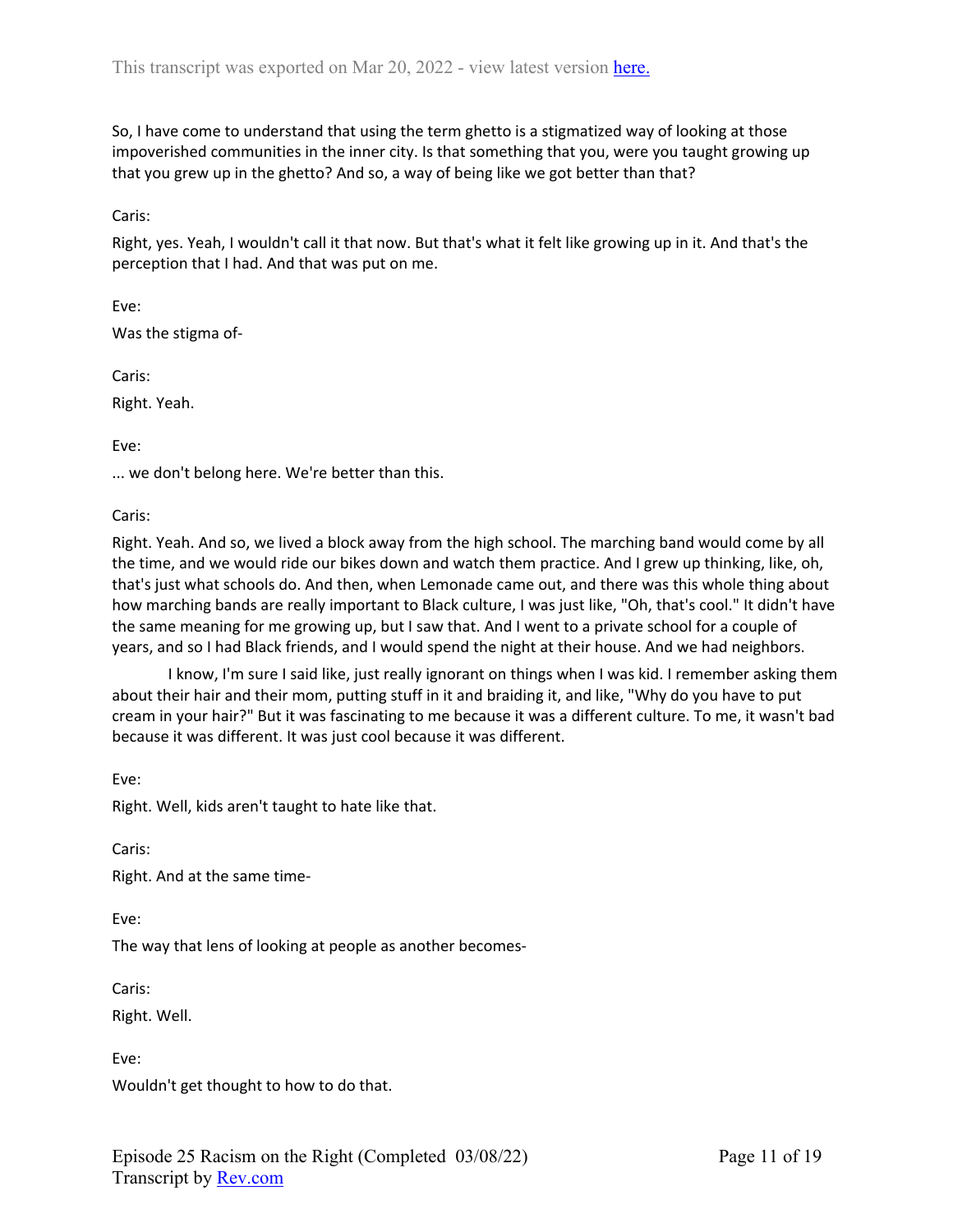And so, at the same time, my mom was telling me that. She was like, "We're two different cultures. And we are separate, and we shouldn't mix and blah, blah, blah," in that environment. And so, I just grew up just with very, just all these different experiences of race and class, and this idea that we were better than them, but we were there and we were poor poor. So, we weren't better than them. There was like a drug bust across the street from our house. And the cops used our house to perform it and to spy on them. And now, I'm looking back and I'm like, "Wow."

Kieryn:

Oh, my God.

Caris:

I know it did. But it taught me something about how I was trained to view authority and all of this. So, I had just a lot of experiences, but most of them because I was a kid, like just fun and interesting. And these are the kids that I've played hide and seek with and motorbikes with and stuff. As an adult when I was reading all this stuff about race, I was really able to grasp it like a really deeply personal level that there's nothing inherently bad about Blackness because I knew Black people growing up and l knew that they weren't all criminal or lazy, or all of the stuff that I had been thought.

# Eve:

So, the stereotypes were already complicated for you.

## Caris:

Right. And so, then to hear these Black Christians that I respected saying that race is real, and reading a book on it, I was able to be like, Oh, wow, there really was this entire system at work. I went to church a few times with my neighbor's, like their Black church. And so, I know, obviously, these were good people and just trapped. And now, I've done a lot more research on my city where I grew up and just realizing the ginormous systemic issues that were there to create this really, really rundown abandoned town because they couldn't.

And so, when I was 10 that we moved from there, we literally White-flighted from there because my brother got beat up. And it was tied to mysterious death of a Black kid and White police and just this whole thing. And so, we moved from there to a White suburb, five, 10 miles down the road. And it was White, White, White, and very wealthy.

And then, that was the first time I realized like, Oh, I'm poor. I didn't realize I was poor because everyone was poor where I lived. And now people have two, three-story houses and swimming pools, and I'm just, wow. I'm in Goodwill clothes before Goodwill was cool.

## Eve:

Actually, I'm just going to pause on that for a second. I think there's a massive, massive contingent of homeschoolers who are really, really good at thrift shopping because we grew up poor and now it's like hipster to go to thrift shops. But we'd grew up doing that because we had to.

## Kieryn:

We did it first. We did it before it was cool.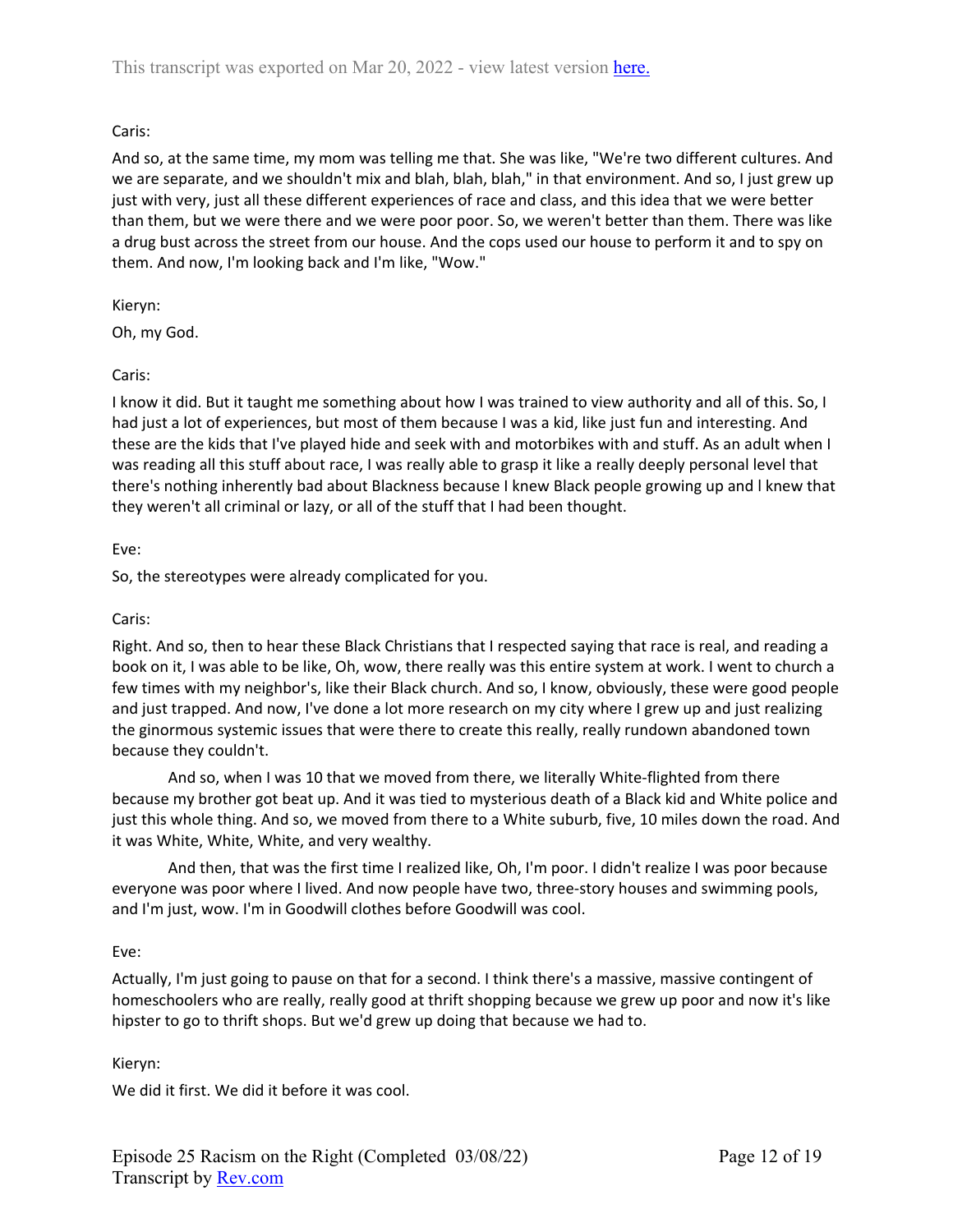Caris:

Yes, I know. A necessity.

# Eve:

If it wasn't hand-me-downs from the missionary cast-off box at church, it was, yeah.

# Caris:

So, that really shaped me, and that, I didn't realize shaped me until I was 30 and doing all this because you're surrounded by people that look like you. And it almost confirmed all the stuff that my mom had been saying about our cultures are different. And I know we were poor enough to be on food stamps and stuff, but we never were because that was just the shame of everything. And so, to be put, even though we were still poor, we were put into this environment where everyone around me was wealthier.

And I could see the aspiration of like, oh, this is what we could become, like my dad just, need to get a raise, or my mom, she ended up going back to school and getting her nursing degree. And it just made sense that like, oh, the White middle-class is what I'm supposed to aspire to. And it felt normal because this is what everybody was doing, that it just didn't occur to me. This is what society says is normal.

And so, it never occurred to me that it was White or classless and all this other stuff. It was just, oh, now I've moved from a life that we shouldn't have been in to a life that we are in and we just have to work our way up the ladder a little bit more.

## Eve:

And it was never discussed that Whiteness was what made that accessible for you.

## Caris:

Right. And so, when I turned 30 and started writing and reading all of this stuff, I realized that I was, this 30 something-year-old who grew up with these racial and class experiences, but mostly in the church, like that was my culture. I wasn't allowed to listen to secular music at all. I couldn't read secular books. Our movies were super limited, fairly typical, like fundamental conservative upbringing, culturally. And I took in so much Christian culture.

I still have all my posters and my T-shirts and everything from going to the concerts and all of the stuff, like that was my identity, partly because I was smart in knowing the Bible and got trophies, and this was the way because I was so shy and traumatized and had all this emotional abuse and all this other stuff like church and youth group was the one cultural place where I was known and celebrated.

And so, it was just a really deeper part of my identity that I think a lot of the people that I went to school with was. And so, I'm looking back at my life and realizing that this is how I grew up and yet in the north, in Michigan, and yet somehow I've turned out to be not only racist but also viewed, like I love history. So, I always read a lot about like the Civil War and stuff and knew the south has this tragic history and that Lee was this-

Eve:

The Christian hero.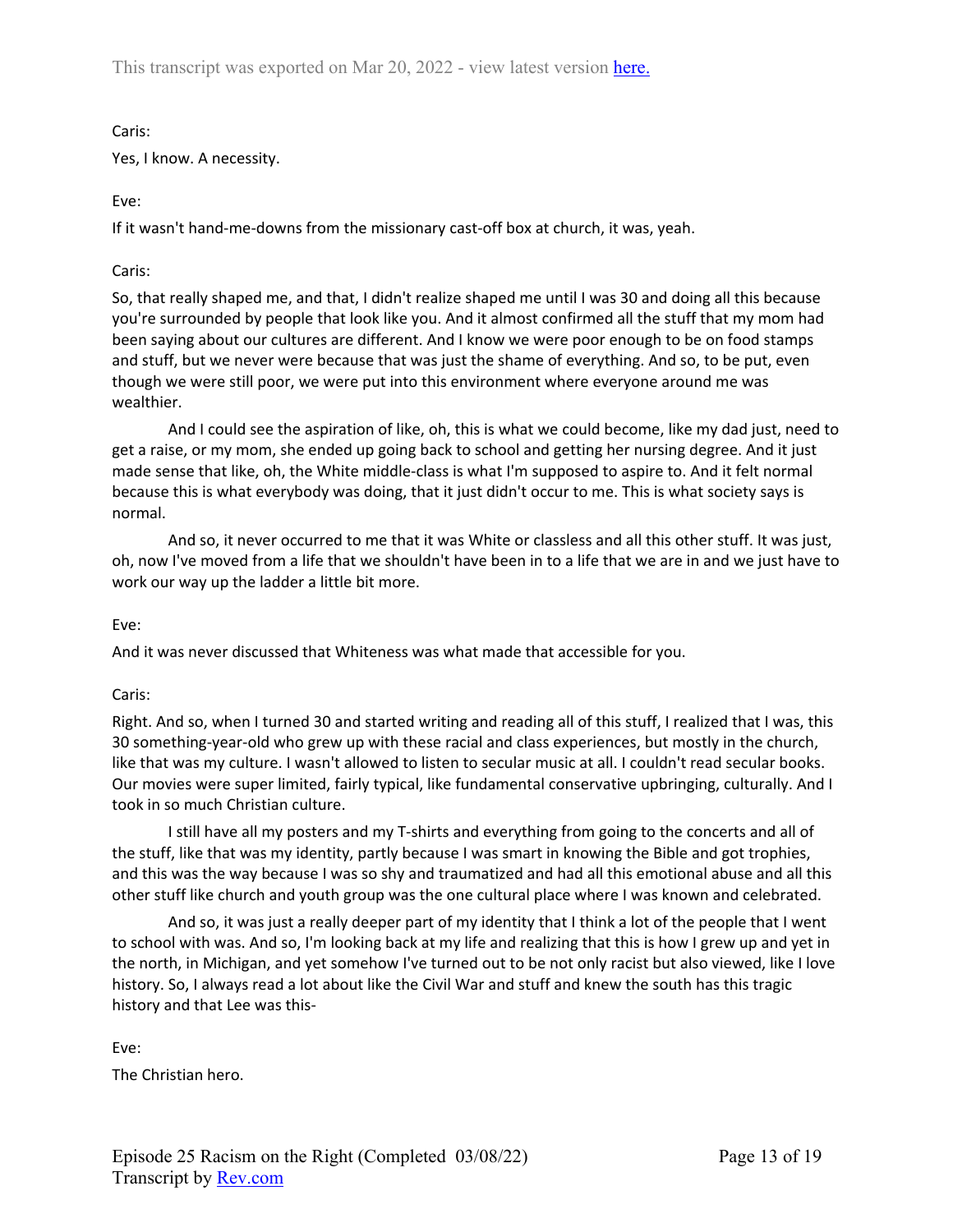Caris:

... this poor guy.

Eve: Who just loved his homeland.

Kieryn: Right, like that's all.

Caris:

I read everything like kid-wise but like the Founding Fathers. I grew up very American.

Eve:

Those books are super Whitewashed history like revisionist history.

### Caris:

Yeah. I'm looking like, how did I turn out to have all these opinions and beliefs and that they affected how I voted. And that was what I realized, too, like all of this was intentional to turn me into a specific person.

Eve:

What was that specific person?

## Caris:

A Republican voting, a proud member of the vast right-wing conspiracy, who ties to the church and gets us where we are today. But realizing that is really destructive to so many people groups, destructive to anybody who's not middle-class and White. And so, the past few years have really been examining how that happened and undoing all of that and myself and the biases that I have. And also, how do I not pass that on to my kids.

## Eve:

So, you were there for The Unite The Right rally in Charlottesville. Why don't you talk about your experiences there? And then, I'd love to have you close out with giving our listeners a one on one of where to start if they want to do the same work that you've been doing with excavating their own systemic White supremacy and ingrained racism.

## Caris:

One of the things I've realized over the last couple of years is I'm not an activist. I definitely am more of a writer and researcher. But all of this Whiteness is done in the name of White womanhood, like White supremacy, like its premise is to uphold this fragile White womanhood.

Eve:

It's a mythology. It's a very southern mythology of the virginity complex of White women are these [crosstalk 00:30:31] to be protected.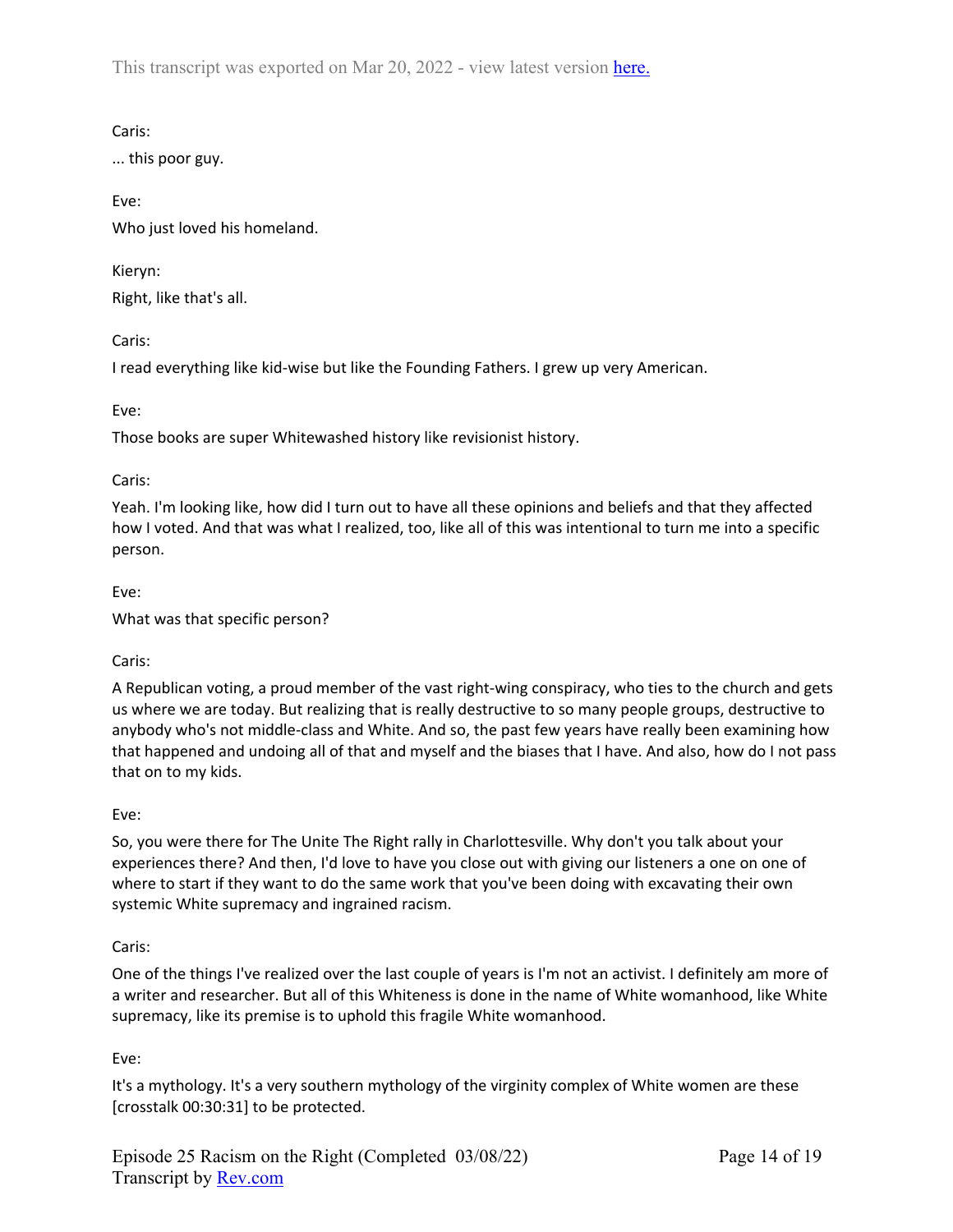Yes, It's crap. But it's also like, okay, not in my name. I can't let you do this for me and not say something. So, yeah, so we had lived in Charlottesville for a year and a half when August 11th and 12th stuff happened. And so, out of that, I was like, "Well." I'm not an activist. There's times when White people really need to put their bodies on the line. And so, I went down with some friends. So, I wasn't alone.

And the experience that was there Friday night and Saturday and the experience of hearing the chants of the guys with the torches, and seeing the flags rattling, like when somebody famous would come into the park on Saturday. I know when David Duke came, and they all cheered and waved their flags and just seeing the White pride and just the fact that they're all walking around with their machine guns or whatever they had. And just the intimidation.

It was just a really visceral experience of racism that I never will have, and it wasn't even directed at me, which is why... Because I knew White women are the safest people that aren't going to get in trouble. That was really, just put everything I'd been reading and learning and took all of this theoretical, and just made it really real that like there literally are people walking around wanting to intimidate people, wanting to kill people, and are willing to cheer for White supremacy.

It wasn't shocking. It was just really like, and you just feel it in your gut that there is a lot of hate here. And what I realized at that moment in that weekend, even on a more ingrained level, was that the evangelical church did nothing to prepare me for this. I had no answer for responding to White supremacy or White hate because I was never trained that it existed.

Eve:

Because the angelical church protects it and reinforces it.

Kieryn:

Right. You are only trained to uplift it.

### Caris:

The heart of the evangelical church is Whiteness, whether they want to admit it or not, it is. I was already in the process of going back to school. But that I think really solidified for me that I want to examine how my evangelical culture formed me in the way of Whiteness, and just the tools that it uses and how it does it mostly unconsciously that you don't even know it. But it's there, and it's intentional.

So, yeah, I'm at UVA. And my degree is in American Studies. But the official title of my major is American Studies Evangelicals and the Cultural Power of Whiteness. So, I am determined to dig all that shit up and blow it up.

Kieryn: Yeah, wow. Eve: Good. Kieryn: Yes, thank you.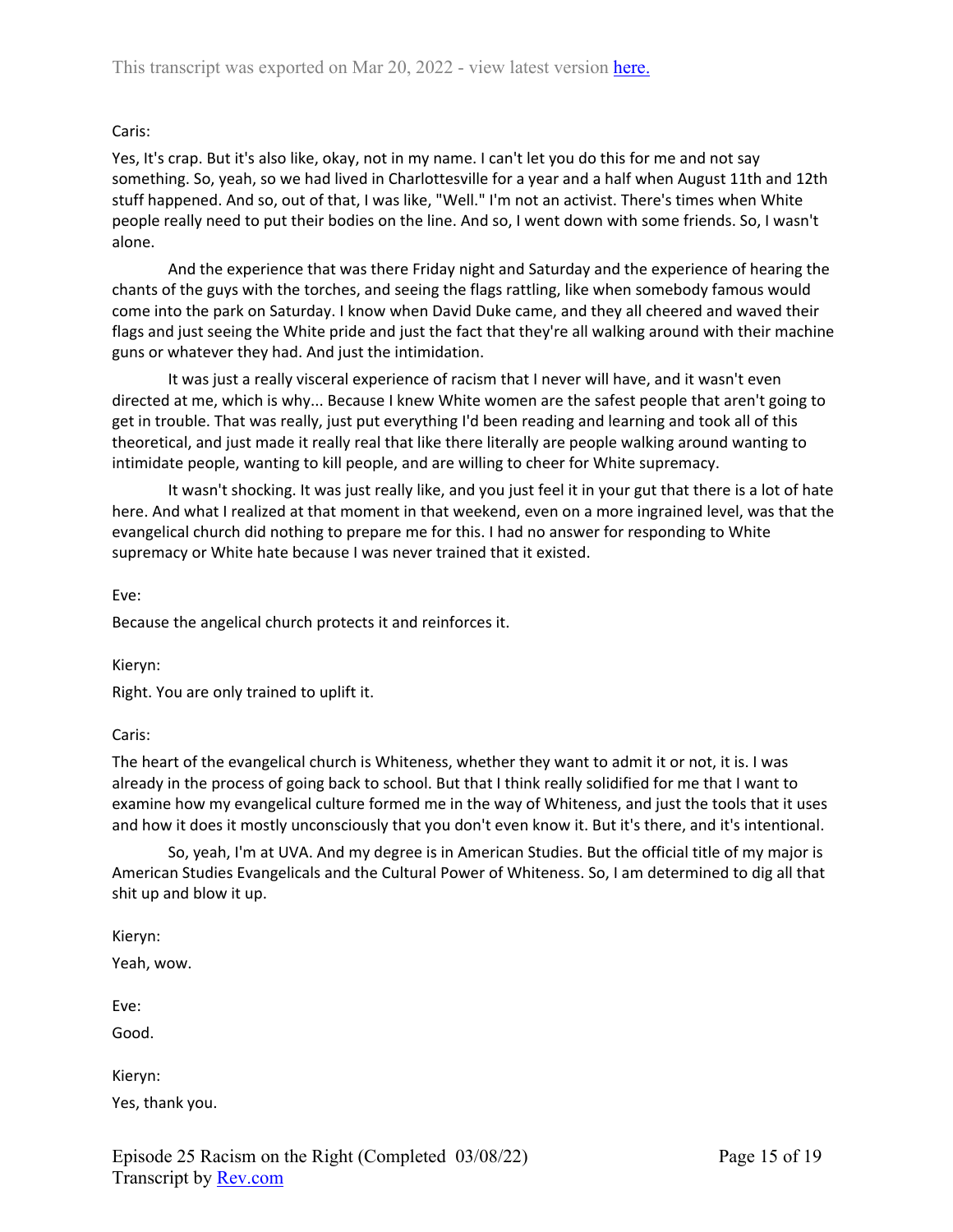# Eve:

We need more of this. We need more White women doing this work to understand what the fuck we've done to ourselves and to others.

# Caris:

And there's always, like one of the things I'm realizing is, as soon as you start digging, things are way worse than you could have ever imagined. And there's always more, and I was just with the stuff this weekend. I realized I'm not following that many Native American people. And so, this morning, I was following more, and there's always, I mean, my personal, because of my personal experience and how I've grown up is really focused on anti-Blackness and White supremacy, but White supremacy touches every minority group and the person.

Kieryn:

Everything.

Caris:

You can never stop unlearning what you've learned and relearning things.

Eve:

So, for our listeners, how would you recommend that they start in this process? Because this is important work that we all need to be doing to excavate our own racism and try to disarm it.

## Caris:

My personal thing is reading and following people just because, like learning the knowledge is my personality style. But I know Austin Channing Brown's new book, I'm Still Here, is really good. Even The New Jim Crow or Morgan Jerkins had a book of essays that came out last year, and it was amazing. I can't think of the name of it, but that was really good.

Eve:

Have you heard of Layla Saad's White Supremacy and Me workbook?

Caris:

I have heard of it. And there's a group that was doing it on Facebook this year. And I thought about joining. But with school, I just don't know if I can. But I think that looks really good.

## Eve:

I've heard really good things about it.

### Caris:

They're usually, like I literally will follow somebody on Twitter. And if you look, there's constant threads of these, so the other people you should be following. It's not terribly difficult.

Eve:

Basically, just trying to listen outside of your normal circles and listen outside of your comfort zone.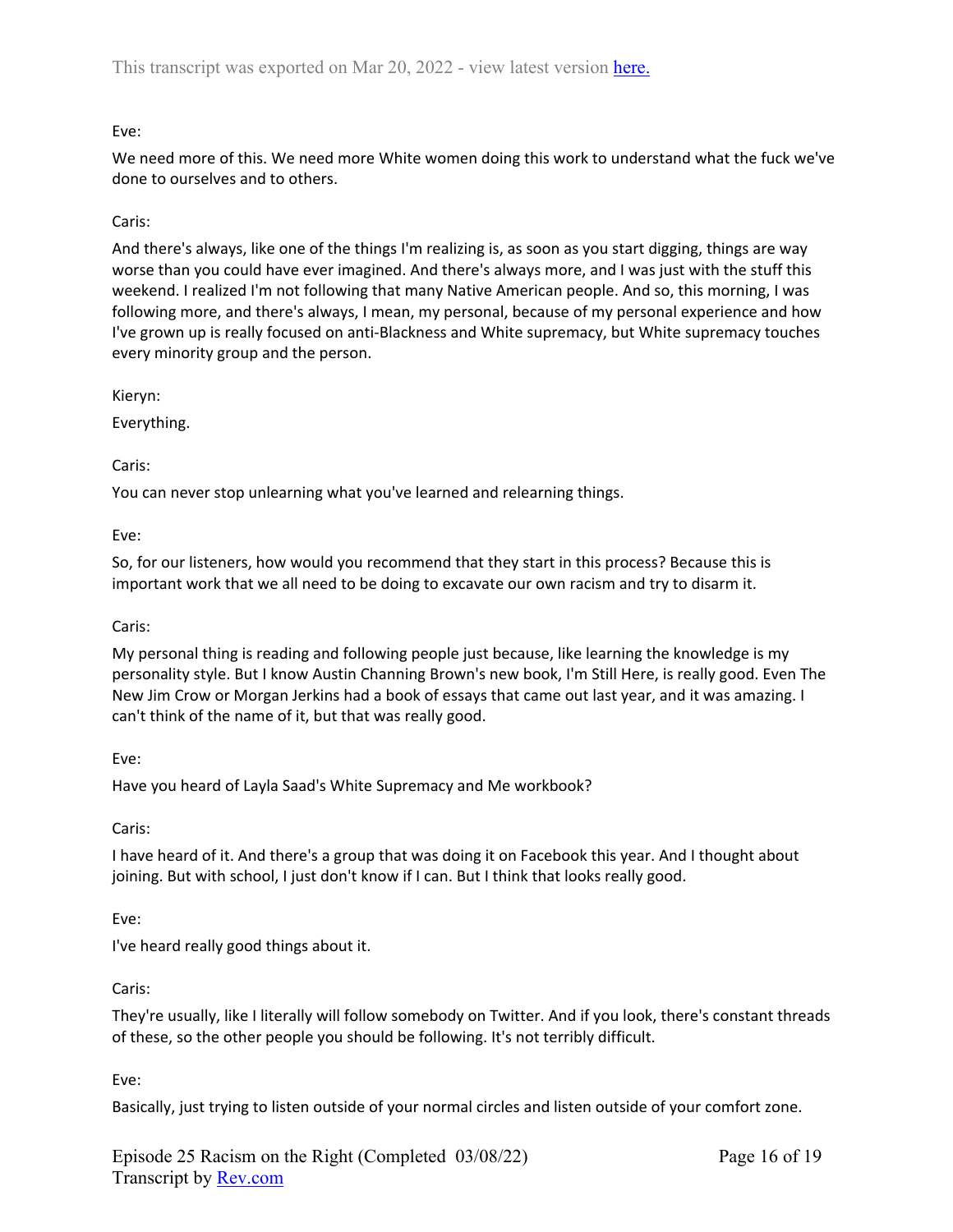Right. You can Google like the PDF that Kimberle Crenshaw wrote about intersectionality.

## Eve:

She's got a new book coming out this year.

# Caris:

I had heard something like that from somebody, which is really cool.

# Eve:

Yeah. And it's about intersectionality. I'm really excited.

# Caris:

Somebody has the PDF of Unpacking the Knapsack and The White Fragility book. There's the White rage book, I think. I'm reading one right now called the Mothers of Massive Resist... Or, yeah, I think it's the Mothers of Massive Resistance. And it's all about the little insidious ways that White women upheld segregation in the '30s and '40s. And it's so in the tiny details of, that it's not like the laws. It's people obeying the laws and upholding them. It's just unbelievable.

Kieryn:

It's systemic everywhere. It's ridiculous.

## Eve:

It's really important to understand those things and to learn how to see it. It's just learning how to pay attention to the things that you've been trained to ignore your entire life. It's one of those things that's hard on the ego because it makes you realize that you have been, you've been really self-absorbed, and are bad at paying attention to things that are outside of what immediately affects you. And that's humbling, but it's really important to get past that ego fragility to do the work. Yeah.

## Caris:

Yeah, there also is something that I found too to like, it's a relief to be like, I don't know this and it's okay. And I can just go learn it. I don't have to be the expert. It feels really nice to not feel like I have to one-up Black people with how much I know or whatever. Because I'm never going to know as much as them or have the experiences that they do. I can see how it can be hard. And sometimes it is, but also, there is like this, just the sense of relief. And just like, I'm just here to learn and to work on myself and not have to worry about leading other people or that thing.

## Eve:

Yeah, it's not your job, not your place. Well, thank you for joining us. Kieryn, do you have any other questions you want to ask Caris or anything else you want to add?

# Kieryn:

What got you past the resistance of working on yourself and realizing, Oh, I'm part of this? How did you overcome that to continue to learn things? Because I feel like that's something a lot of people, that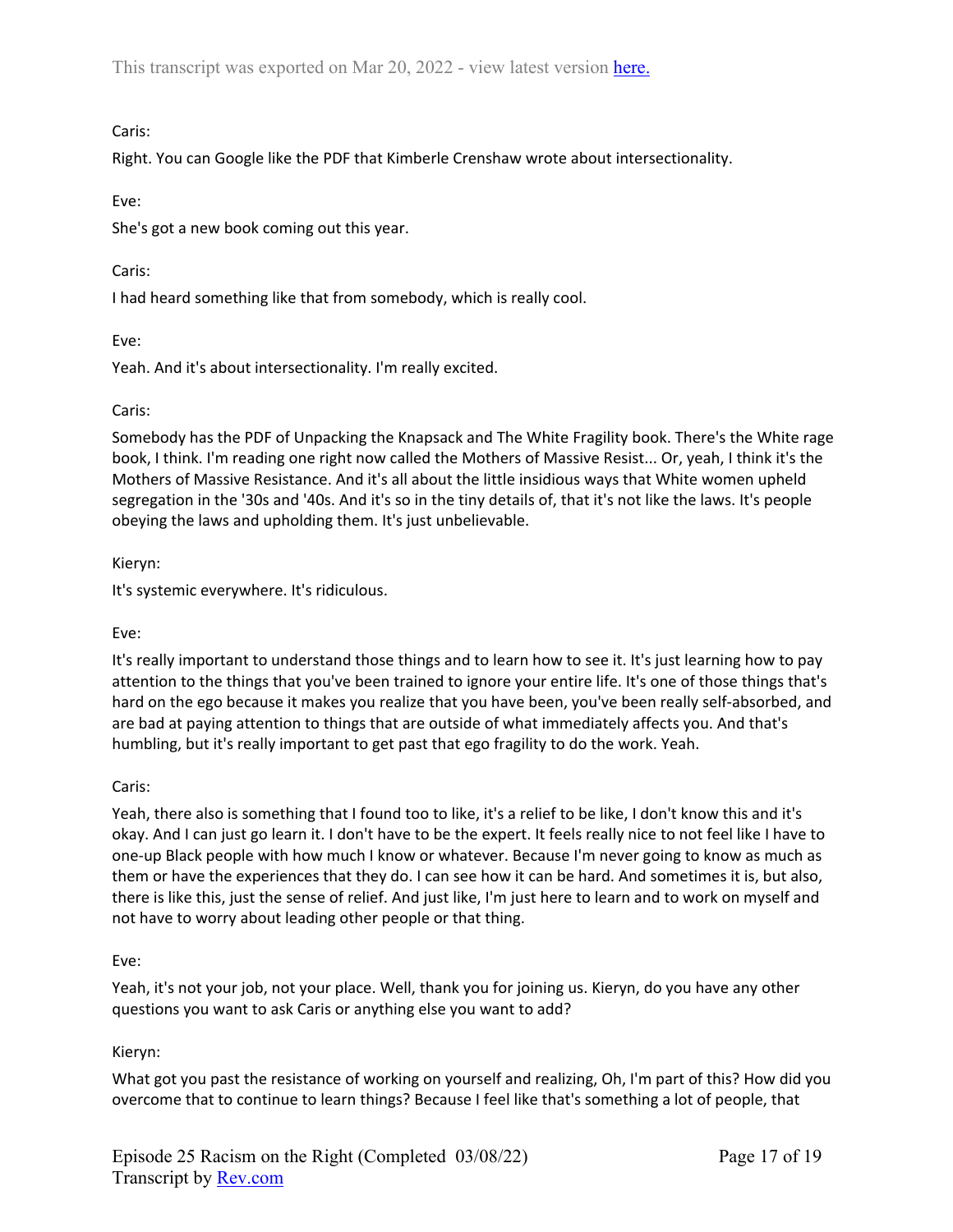stops a lot of people is like, feeling really guilty about upholding the system they had no idea. And then, they're like, "I'm just done. I can't deal with having that." And so, they just stop. What got you past that?

### Caris:

Yeah. So, there's two things. One was, it was actually really quickly into reading the New Jim Crow. I think I was maybe a quarter of the way through it. And it was awful. It's just so bad. It's so depressing. It's so awful. And I remember reading it, and I wanted to stop and throw the book across the room and just be like, "I'm not doing this." But she was talking about stuff in the past. And I was like, "This already happened. This is already going on." There's nothing I can do about it." But I can learn.

And so, it was just this happened, I need to learn about it. And so, I was able to shut off my emotions that way. I plowed through the book. I really should go back and read it slower. But I was like, "I'm just going to finish this because this was real. And I need to know about it." And that was a way to shut that off.

And then, the other thing I realized along the way, my great-grandpa was in the KKK in the 20s in Indiana. I remember my grandma saying stuff. My parents have obviously said terrible things about race and stuff. And at some point, I finally realized this is the legacy I was given. But it does not have to be the legacy that I maintain or pass on. And so, I have the opportunity to change and I can either choose to do so or not.

### Eve:

Yeah, I think that's a lot of our motivation for doing this podcast and for doing the change in the work on ourselves that we've been doing has been just like, the cycle stops here. We cannot let this keep going. It has dominated so many generations.

### Caris:

The more I study and the more I learn, and especially now that I'm taking all of these, really in-depth race classes with really well-educated Black professors and all of this stuff. I'm realizing I'm never going to know it all. It's just impossible. I'm never going to have the experiences they do. And so, my goal isn't to be an expert on race or to know all of the things. It's to just keep learning and knowing as much as I can. There's no end goal of mastering it. It's just, okay, it's a new day, and I can learn one more thing.

### Eve:

Yeah. Once you realize that, being a student is a lifelong commitment and being humble is a lifelong commitment. It just comes together. Thank you for doing that work. And thank you for sharing it with people on Twitter. You've put together some really good Twitter threads. And we'll try to link to those in the podcast notes when we put this up. And is there anything else you want to plug for people to find you or support your work?

### Caris:

I don't think so. I have a website but I don't use it very often right now. I put stuff up on media every once in a while. But no, Facebook, Instagram, Twitter, just me.

Kieryn:

What's your handle on the Twitters?